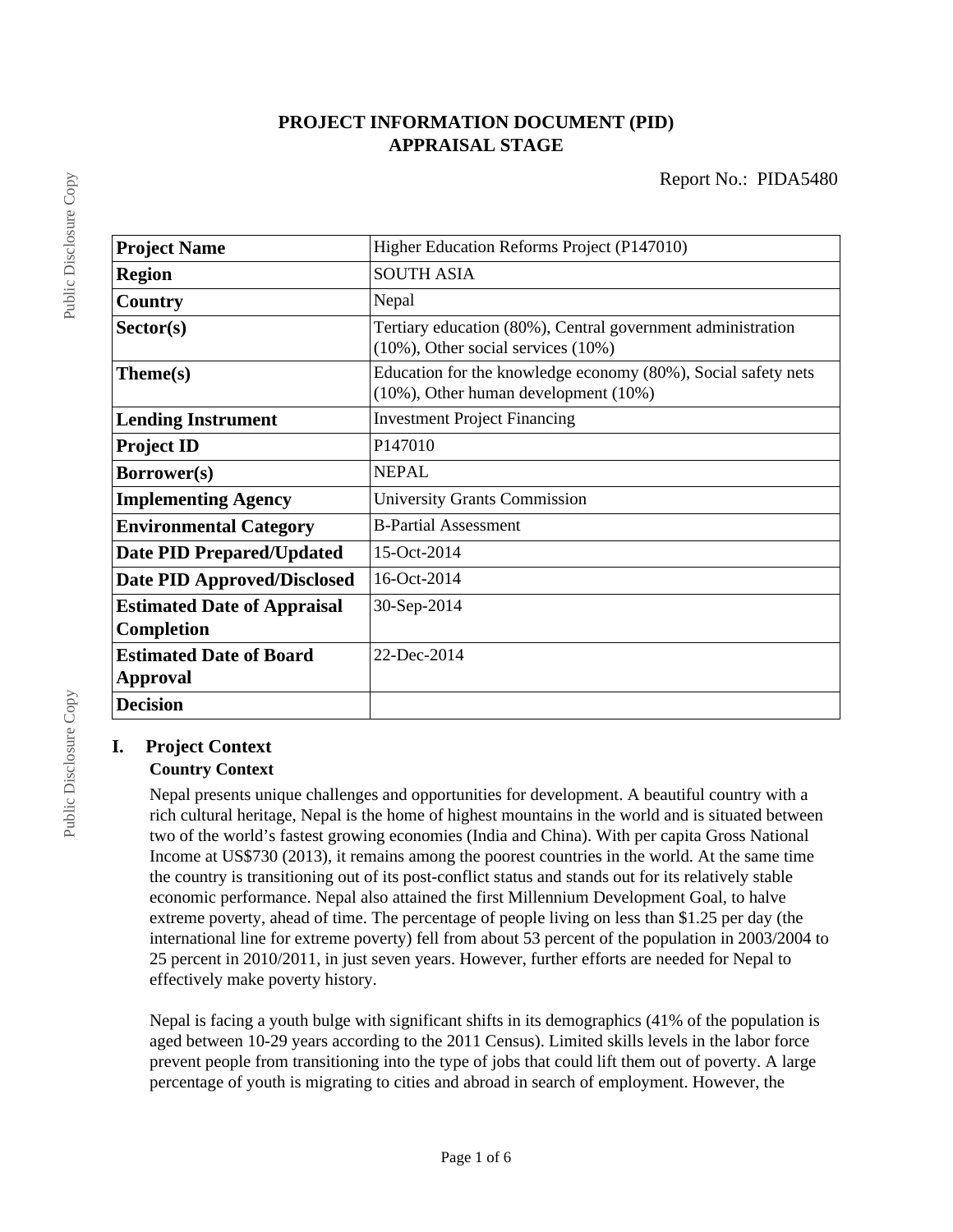quality of education and skills is limiting their potential for well-paying employment. Shortage of qualified professionals is also constraining opportunities for domestic and foreign investment in Nepal.

#### **Sectoral and institutional Context**

Nepal has been according high priority to school education, as evidenced by the allocation of the largest share of the national budget to the education sector. During the last ten years the average share of education in the national budget has been around 17%.These investments have produced some encouraging results. Net primary enrollment has increased to 95.5% in 2013 from 86.8% in 2005, and the completion rate has reached 77.6%. Gender parity in net enrollment rates has been achieved in school education (grade 1-12). At the higher secondary level (Grades 11 and 12), over130,000 (about 19.9% of the appropriate age cohort) students complete grade 12 annually. There are still significant challenges in terms of quality, which are being addressed by a Government-led sector wide program supported by 14 Development Partners (including the Bank). The School Sector Reform Program is focusing on improving learning outcomes particularly in basic education (Grades 1-8), especially for children from marginalized groups.

However, the relatively new and small, albeit very fast expanding higher education system has not been able to meet the human resources needs of the economy. Currently, there are nine universities and four health science academies - all receiving public funds on cost-sharing basis. In 2012/13, there were 96 constituent campuses (publicly owned), 429 community campuses (not for profit institutions managed by local communities) and 751 private campuses (managed by promoters/ share-holders accounting for about 37%, 30% and 33% of the total higher education enrollment respectively. Tribhuvan University (TU), established in 1959, is the first and largest university with 84.4% of the regular higher education enrollment in Nepal).

Higher education enrollment increased from 173,546 in 2005/06 to 452,571 in 2012/13 (average annual growth rate of 14.7%). The number of graduates increased from 25,900 in 2005/06 to 63,642 in 2012/13. However, weak relevance, low quality, inefficiency, inequity and inadequate financing continue to pose major challenges in the higher education system, as discussed below:

a) Relevance: About 84% enrollment is in general programs under faculties of humanities and social sciences, education and management with limited scope for employment or selfemployment. On the other hand, despite high demand, only 12.8% of students are enrolled in technical faculties (Medicine 4.2%, Engineering 3.4%, Science and Technology 4.7%, and Agriculture and Forestry 0.5%). In 2012/13, less than 2,000 students graduated with Master's degrees and 15 with Ph.Ds from science and technology programs. At present there is an acute shortage of graduates in some current and emerging areas of critical human resources need like agri-business, energy, ICT based services, tourism, international trade, transportation, S&T teaching, etc.

b) Quality: Much of the curricula, learning material, delivery, and assessments, especially in conventional programs at TU, are in need of urgent review and revision. Not much attention is paid to communication or analytical/problem-solving skills. The quality assurance and accreditation system, initiated in 2008, is in its infancy. Generally, research, innovation and pursuit for excellence are not yet seen as integral part of the teaching-learning process or for faculty development. Only 5% full time faculty members hold PhD degree.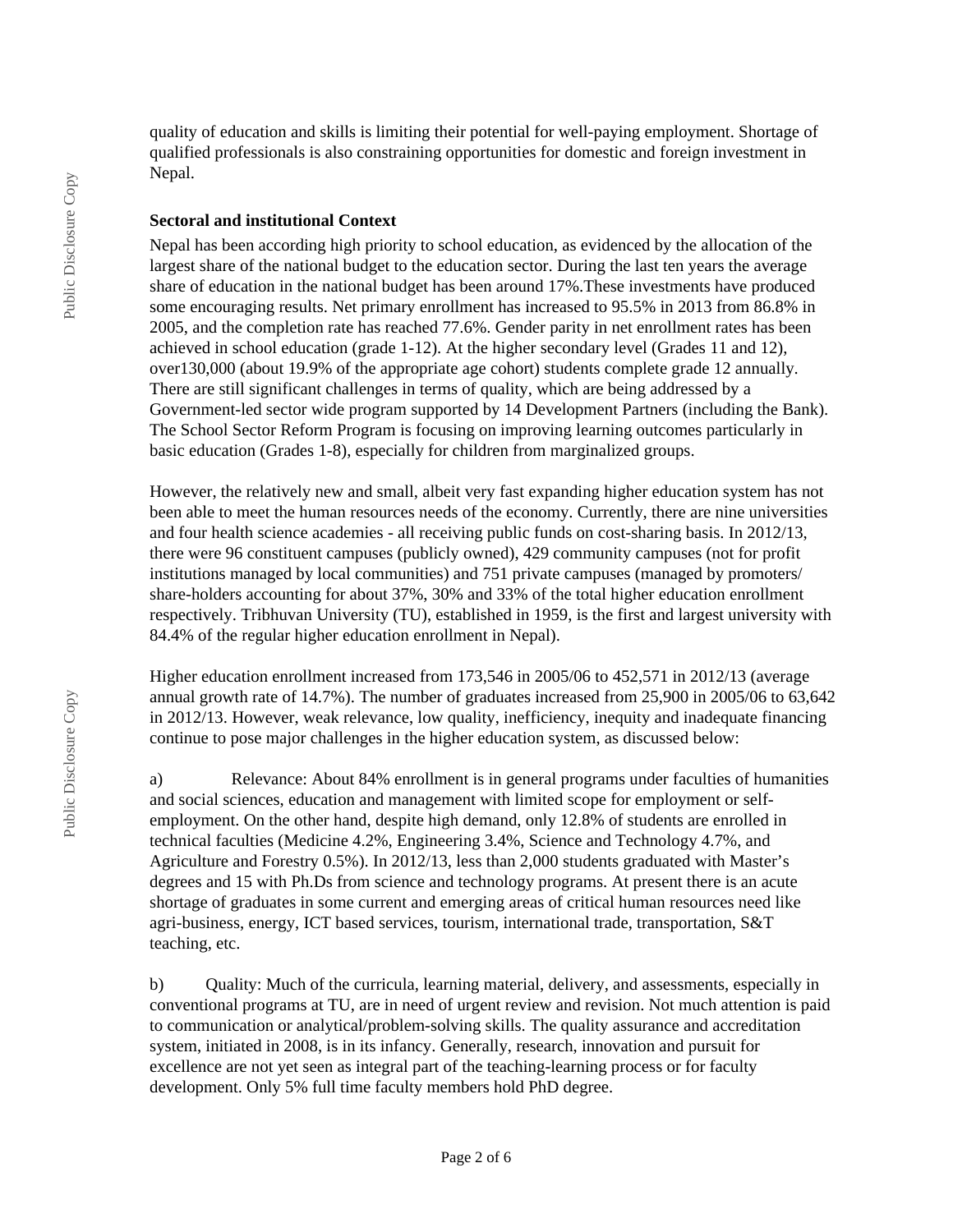c) Efficiency: High failure rate in the examinations, particularly in programs with centralized annual examinations and offered in a large number of campuses, is a major issue. For example, at TU, the average pass rate was 28% in 2012/13. Most programs with high failure rates do not follow an announced academic calendar. As a result, admissions, classes, examinations, and results publication are often delayed by 6-10 months leading to huge wastage. The academic management of institutions is highly centralized.

d) Access and Equity: In spite of the relatively high Gross Enrolment Ratio (GER) of 17.1%, it is less than 4% for students from the bottom two consumption quintiles. Students from rural and remote areas have very limited access to higher education. Also, while the overall female participation has reached 47%, it is less than 20% in S&T programs.

e) Financing: Public higher education is funded through government grants and student fees. Government of Nepal (GON) also funds community campuses in a limited way. The level of government funding varies widely between institutions from about \$40 to \$1,800 per student per year for different universities. Allocations are subject to extensive negotiations and not linked to performance. Over the years, this has led huge inefficiency of the system.

Second Higher Education Project (SHEP), which closed on June 30, 2014, addressed some of the above mentioned issues but on a limited scale: (a) A Quality Assurance and Accreditation (QAA) system is established and 12 campuses were accredited; (b) four TU campuses were granted autonomy; (c) 28 new market oriented programs were introduced; (d) over 700 research grants were made on a highly competitive basis; (e) performance based grants were awarded to 89 community campuses covering all 75 districts; (f) three universities opted for formula-based funding; (g) 14,583 students from poor families, mostly from remote areas, received grants for higher secondary education and higher education through a poverty targeted selection process. SHEP also facilitated nation-wide consultations to prepare a Higher Education Policy (HEP).

The University Grants Commission (UGC) has prepared a National Program for Higher Education Reform and Development (NPHERD) to implement recommendations of the HEP. A major component of the NPHERD is dedicated to higher education reforms. Proposed key reforms are: examination reforms including adherence to academic calendar; expansion of autonomy agenda to include academic autonomy of affiliated campuses; expansion of formula-based funding including performance-based funding; expansion of quality assurance and accreditation; continuation of poverty targeted scholarships; and expansion of academic programs and research in areas of priority for national development. The proposed Higher Education Reforms Project (HERP) will selectively support the Higher Education Reforms and Regular Program components of NPHERD.

The proposed Project is fully consistent with the Bank's Country Partnership Strategy (CPS 2014-18). The CPS plans to increase economic growth and competitiveness (Pillar 1) and increase inclusive growth and opportunities for shared prosperity (Pillar 2) by assisting in achieving Outcome 2.2: More equitable access to education and skills development, of higher quality and relevance. The Project will support major institutional reforms in Nepal's higher education sector to improve quality and relevance of the skills acquired by graduates to better respond to market needs. The poverty targeted financial assistance to under-privileged students in the proposed Project would also contribute to improved social protection. Additionally, the Project would address the crosscutting dimensions of the  $CPS - (a)$  public sector capacity and governance - through systemic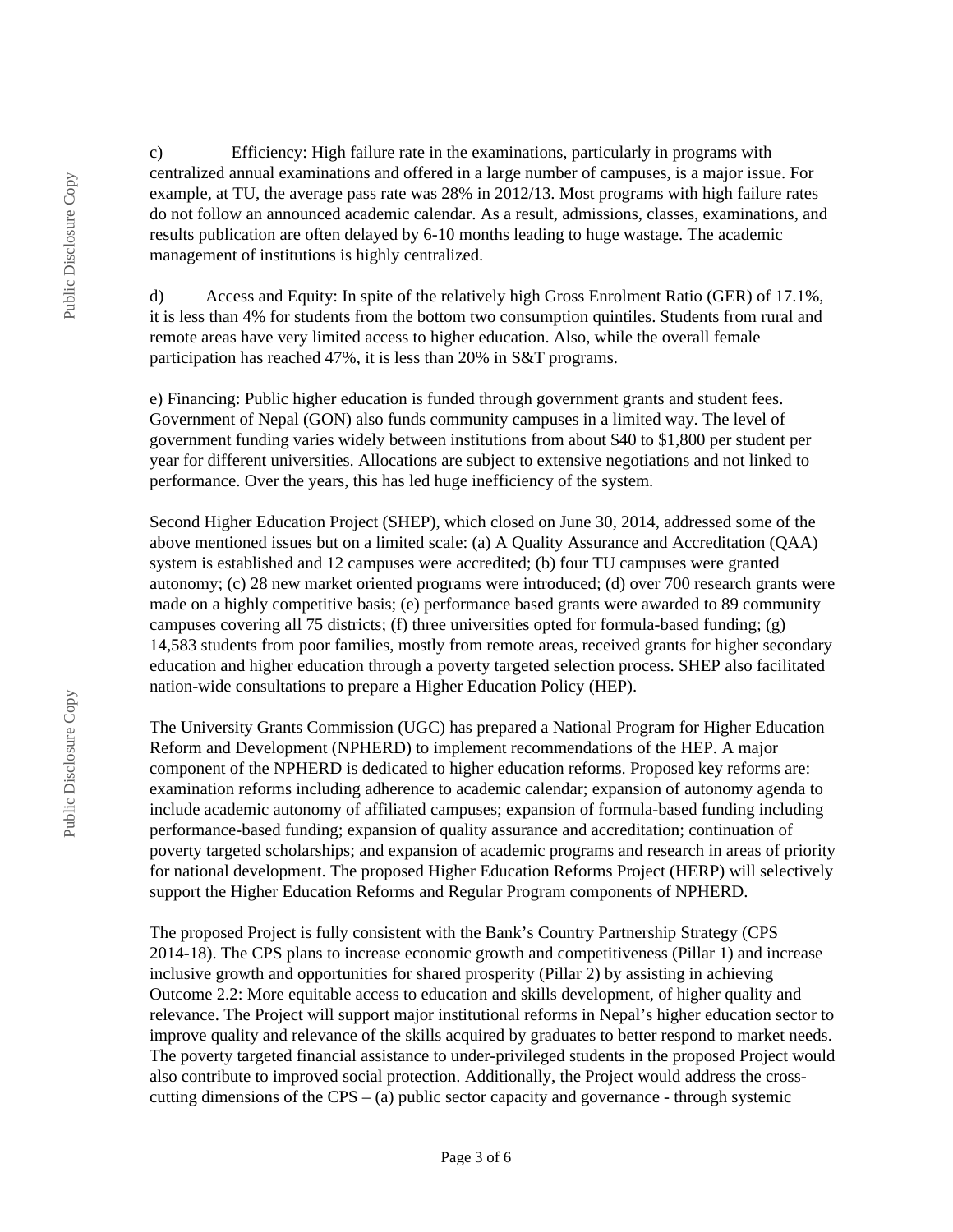reforms in public universities; and (b) gender – through improved access of women to quality higher education.

### **II. Proposed Development Objectives**

To support reforms in selected institutions for improving quality, relevance, and efficiency of higher education; and to assist under-privileged students for equitable access.

### **III. Project Description**

### **Component Name**

Implementation of Reforms

### **Comments (optional)**

The Project will focus on four results areas: (a) Systemic/Institutional Reforms; (b) Academic Reforms and Relevance; (c) Equity; and (d) Academic Excellence and Research. The reforms will include: (i) more effective public funding, (ii) institutionalization of national accreditation system; (iii) greater institutional autonomy; (iv) strengthening of the examination system; (v) revision of academic programs for better learning outcomes, and introduction of new programs in priority areas; (vi) poverty targeted scholarships to meritorious under-privileged students (especially female); and (vii) promotion of research, development and innovations. The project will support reforms in selected institutions that meet pre-determined eligibility criteria.

### **Component Name**

Capacity Building and Project Management

### **Comments (optional)**

This component will support project management, and finance the necessary inputs required to achieve the above-stated results and to enhance the capacity of implementing agencies and institutions including: (a) services of consultants in the areas of procurement, financial management, education management information system, and new programs; (b) employer satisfaction survey, student and faculty satisfaction survey; (c) third party verification of results; (d) studies associated with implementation of the higher education policy, (e) monitoring and evaluation; (f) training; and (g) incremental operating costs.

# **IV. Financing** *(in USD Million)*

| <b>Total Project Cost:</b>                  | 795.00 | Total Bank Financing: 80.00 |  |
|---------------------------------------------|--------|-----------------------------|--|
| Financing Gap:                              | 0.00   |                             |  |
| <b>For Loans/Credits/Others</b>             |        | Amount                      |  |
| <b>BORROWER/RECIPIENT</b>                   |        | 715.00                      |  |
| International Development Association (IDA) |        | 80.00                       |  |
| Total                                       |        | 795.00                      |  |

# **V. Implementation**

The overall coordination and policy related responsibilities will lie with the Ministry of Education (MOE). Overall project implementation responsibility will be with the University Grants Commission (UGC), with Tribhuvan University (TU) and Student Financial Assistance Fund Development Board (SFAFDB) sharing responsibility for the implementation of some activities. A Steering Committee chaired by the UGC Chairperson with representation from various agencies will facilitate coordination in project implementation. At UGC, the project will be implemented through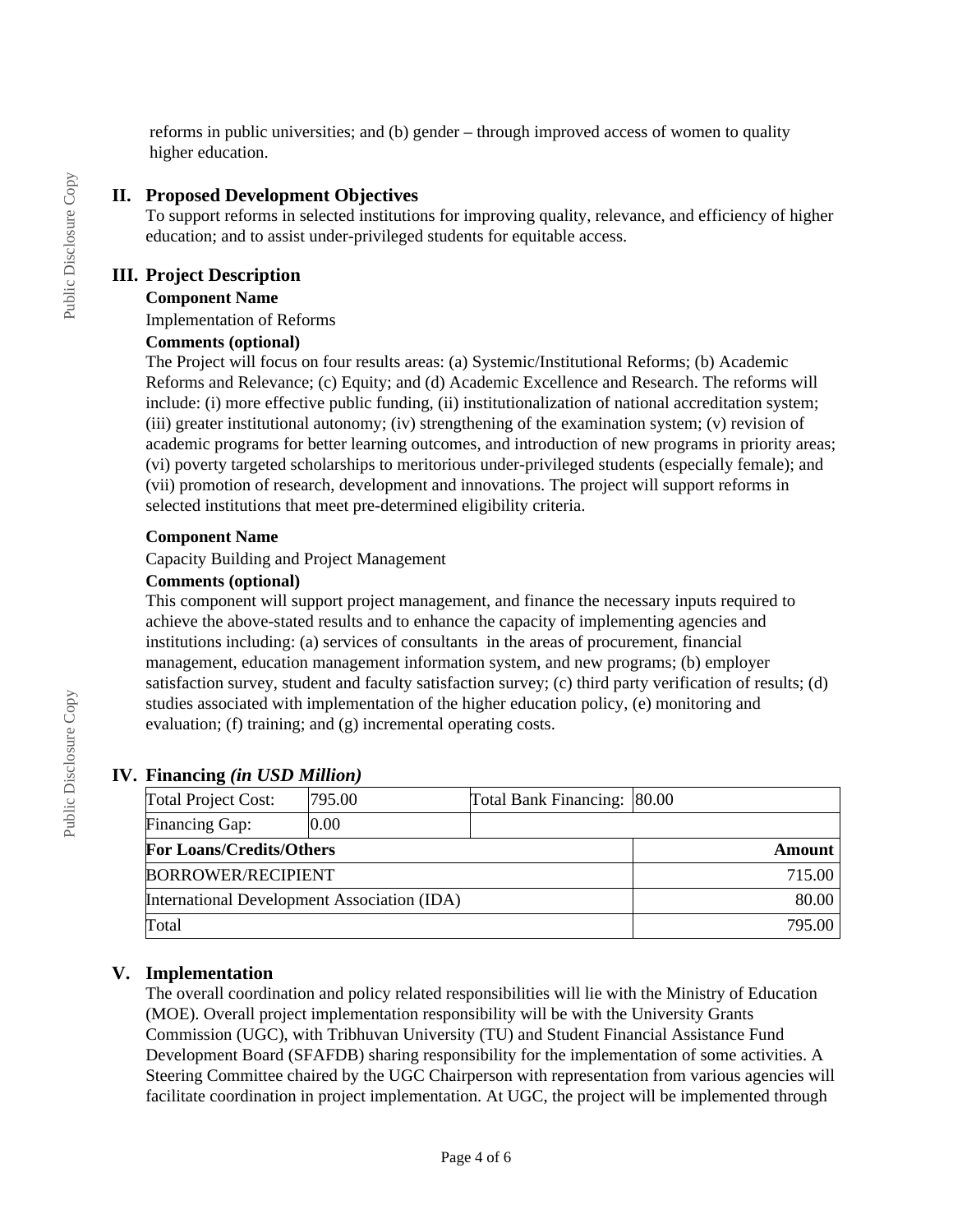the regular UGC administrative system. Within TU, the project implementation responsibility will be with TU Project Implementation Office (PIO) working in close coordination with UGC. There will be a dedicated unit for administering HERP activities in each participating institution.

UGC will be directly responsible for implementing programs related to -- public funding reforms, academic reforms, and promotion of research. TUPIO will be responsible for implementation of programs related to autonomy, and examination reforms at TU. SFAFDB will be responsible for student financial assistance. A Quality Assurance and Accreditation Agency (QAAA) to be established by UGC will implement activities related to accreditation.

The Bank support will use Investment Project Financing (IPF) through a Disbursements Linked Indicators (DLI) approach for the Implementation of Reforms component and regular IPF for the Capacity Building and Project Management component. In the DLI approach, disbursements will be linked to achievements of periodic benchmarks for pre-defined measurable and verifiable indicators.

The following key performance indicators will be used to measure achievement of the development objectives: (1) Number of accredited institutions; (2) Percentage of students enrolled in identified priority areas; (3) Number of under-privileged students supported; (4) Average time taken for announcement of results of bachelors programs with centralized examination at TU; and (5) Number of publications in refereed journals by research grant recipients.

### **VI. Safeguard Policies (including public consultation)**

| Safeguard Policies Triggered by the Project    |   | N <sub>0</sub>            |
|------------------------------------------------|---|---------------------------|
| Environmental Assessment OP/BP 4.01            | x |                           |
| Natural Habitats OP/BP 4.04                    |   | x                         |
| Forests OP/BP 4.36                             |   | $\boldsymbol{\mathsf{x}}$ |
| Pest Management OP 4.09                        |   | $\boldsymbol{\mathsf{x}}$ |
| Physical Cultural Resources OP/BP 4.11         |   | x                         |
| Indigenous Peoples OP/BP 4.10                  | × |                           |
| Involuntary Resettlement OP/BP 4.12            |   | x                         |
| Safety of Dams OP/BP 4.37                      |   | $\boldsymbol{\mathsf{x}}$ |
| Projects on International Waterways OP/BP 7.50 |   | x                         |
| Projects in Disputed Areas OP/BP 7.60          |   | x                         |

#### **Comments (optional)**

#### **VII. Contact point**

#### **World Bank**

Contact: Mohan Prasad Aryal Title: Operations Officer Tel: 5770+6135 Email: maryal@worldbank.org

#### **Borrower/Client/Recipient**

Name: NEPAL Contact: Mr. Madhu Kumar Marasini